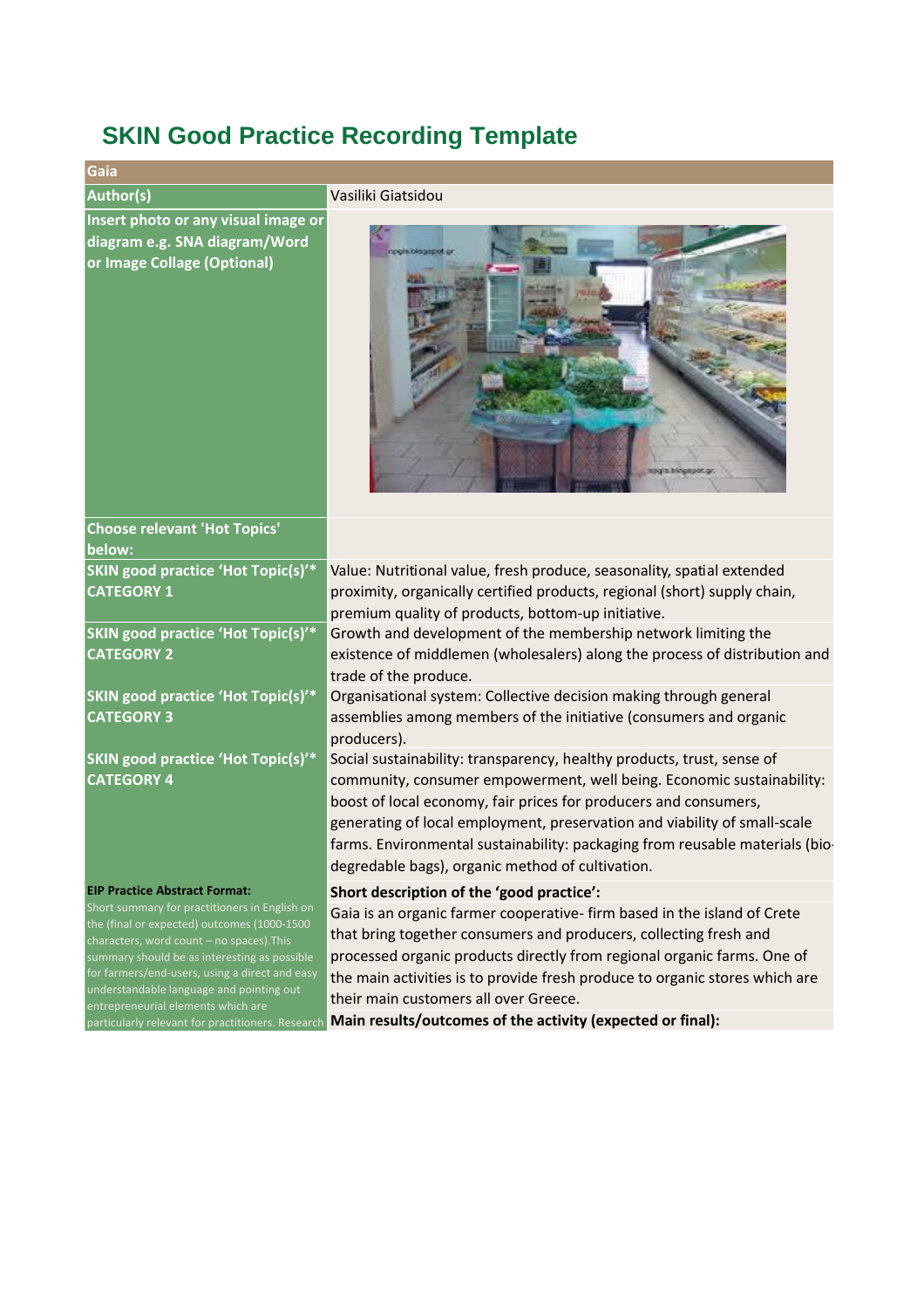oriented aspects which do not help the understanding of the practice itself should be

For more that 20 years, Gaia has achieved to establish a direct relationship with local farming boosting environmental and social sustainability. The project began in 1996, with the desire for healthy and quality nutrition, with the enhancement of organic farming and emphasis on local crops, in order to avoid the ecological burden of transporting products from afar. More specifically the cooperation has implemented several informative events in schools in order to promote the principals of organic farming and biodiversity. In parallel, it promotes environmental sustainability by using bio-degredable packaging and bags.

**The main practical recommendation(s): what would be the main added value/benefit or opportunities to the end-user if the generated knowledge were implemented? How can the practitioner make use of the results?**

One of the benefits of organic cooperations such as Gaia, is that by supporting farmers, they can enable conventional farmers to switch to organic farming. Specifically for Gaia, It is very important that half of the cooperative members today are farmers that work in their region enhacing at the same time the local economy. A cooperative store in Chania, Crete is serving about 300 citizens with organic products, from certified and conscious producers. As far as concerned the members of the cooperative, they are privileged to reduced price of the agricultural products.

## **Further information/Reference:**

http://www.productsgreek.com/en/greek-fruits/organic-food/item/836 gaia-coop

https://www.terramadre.info/en/food-communities/cretan-organicproducers-and-consumers-association-gaia/

## **Short description of the 'good practice':**

**Short summary for practitioners in native language on the (final or expected) outcomes** (1000-1500 characters, word count – no spaces).

This summary should be as interesting as possible for farmers/end-users, using a direct and easy understandable language and pointing out entrepreneurial elements which the understanding of the practice itself should be avoided.

Η "Γαία" είναι μια συνεταιριστική εταιρία βιολογικής γεωργίας που εδρεύει στο νησί της Κρήτης και συγκεντρώνει καταναλωτές και παραγωγούς, συλλέγοντας φρέσκα και μεταποιημένα βιολογικά προϊόντα απευθείας από τοπικά βιολογικά αγροκτήματα. Μια από τις κύριες δραστηριότητες είναι η παροχή φρέσκων προϊόντων σε βιολογικά καταστήματα που είναι οι κύριοι πελάτες τους σε όλη την Ελλάδα.

## **Main results/outcomes of the activity (expected or final):**

Για περισσότερα από 20 χρόνια, η "Γαία" πέτυχε να δημιουργήσει μια άμεση σχέση με την τοπική γεωργία, ενισχύοντας την περιβαλλοντική και κοινωνική βιωσιμότητα. Το έργο άρχισε το 1996, με την επιθυμία για υγιεινή και ποιοτική διατροφή, με την ενίσχυση της βιολογικής γεωργίας και την έμφαση στις τοπικές καλλιέργειες, προκειμένου να αποφευχθεί το οικολογικό βάρος της μεταφοράς προϊόντων από μακριά. Συγκεκριμένα, η συνεργασία έχει υλοποιήσει αρκετές ενημερωτικές εκδηλώσεις στα σχολεία για την προώθηση των αρχών της βιολογικής γεωργίας και της βιοποικιλότητας. Παράλληλα, προάγει την περιβαλλοντική βιωσιμότητα χρησιμοποιώντας βιοδιασπώμενες συσκευασίες και σακούλες.

**The main practical recommendation(s): what would be the main added value/benefit or opportunities to the end-user if the generated knowledge were implemented? How can the practitioner make use of the results?**